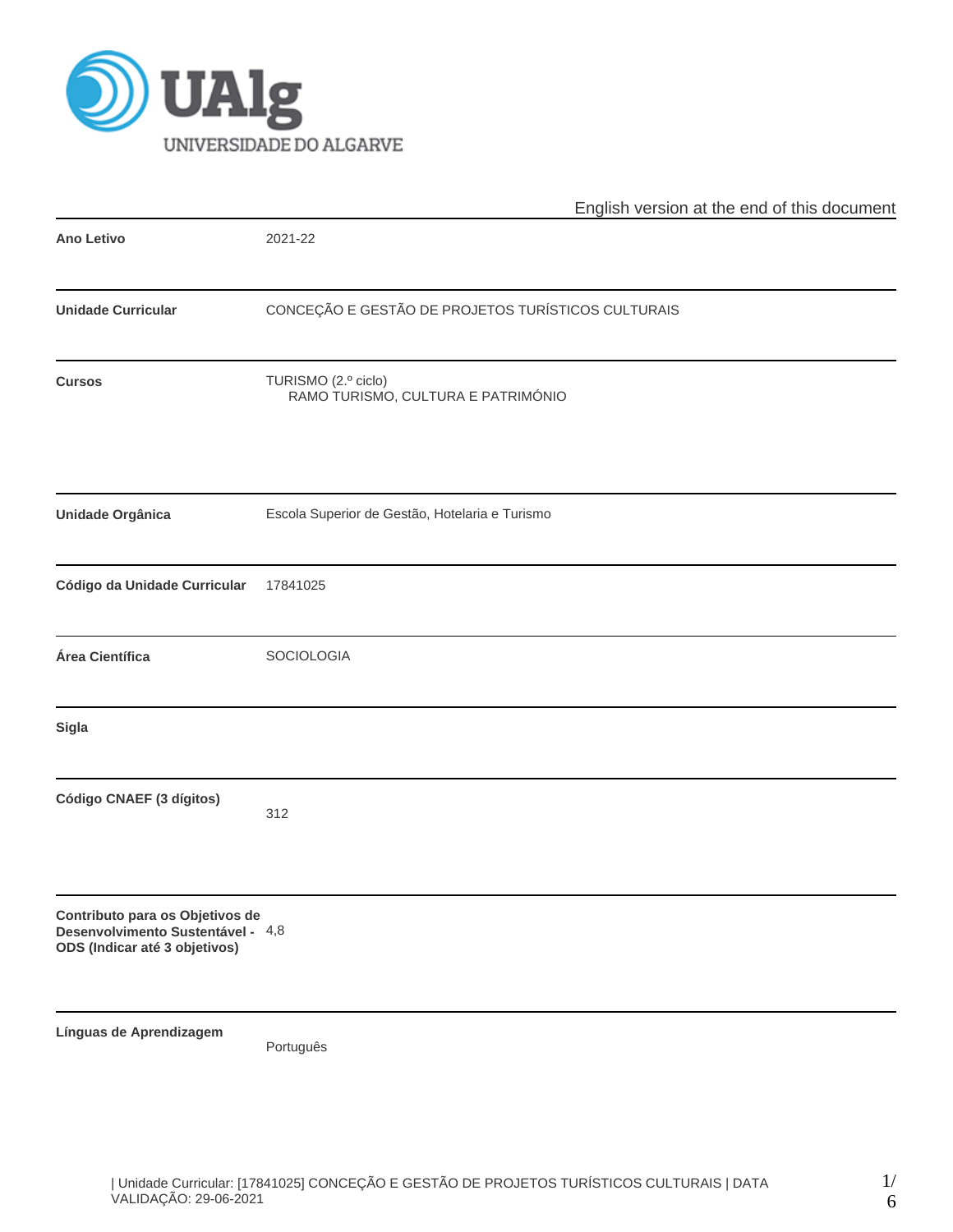

**Modalidade de ensino**

Presencial e à distância.

**Docente Responsável Paula Guerreiro Martins** 

| <b>AULA</b><br><b>TIPC</b><br>"RMAL<br>nF.<br>-NTE | <b>TOTAL HORAS DE CONTACTO (*)</b> |
|----------------------------------------------------|------------------------------------|
|----------------------------------------------------|------------------------------------|

\* Para turmas lecionadas conjuntamente, apenas é contabilizada a carga horária de uma delas.

| <b>ANO</b> | <b>PERIODO DE FUNCIONAMENTO*</b> | <b>HORAS DE CONTACTO</b> | <b>I HORAS TOTAIS DE TRABALHO</b> | <b>ECTS</b> |
|------------|----------------------------------|--------------------------|-----------------------------------|-------------|
|            | S2                               | 30TP: 5OT                | 140                               |             |

\* A-Anual;S-Semestral;Q-Quadrimestral;T-Trimestral

# **Precedências**

Sem precedências

## **Conhecimentos Prévios recomendados**

Não Aplicável

## **Objetivos de aprendizagem (conhecimentos, aptidões e competências)**

A emergência de estratégias de desenvolvimento local e regional centradas na economia das experiências, e nas indústrias criativas e culturais, contribuiu para um novo olhar sobre os recursos e para uma agregação de temas e actividades capazes de trazer valor acrescentado à base económica tradicional. Contudo, são necessárias competências para promover essa avaliação de resultados.

A UC estabelece como objectivo geral dotar os alunos dos conhecimentos principais para o planeamento e programação estratégica da gestão, económica e financeira de projectos turísticos e culturais. Como objectivos específicos apontam-se: identificar as fases do planeamento do projeto; conhecer os instrumentos de gestão, produção e avaliação de projectos; conhecer as principais formas de financiamento de projectos; avaliar a sustentabilidade económica e financeira dos projectos.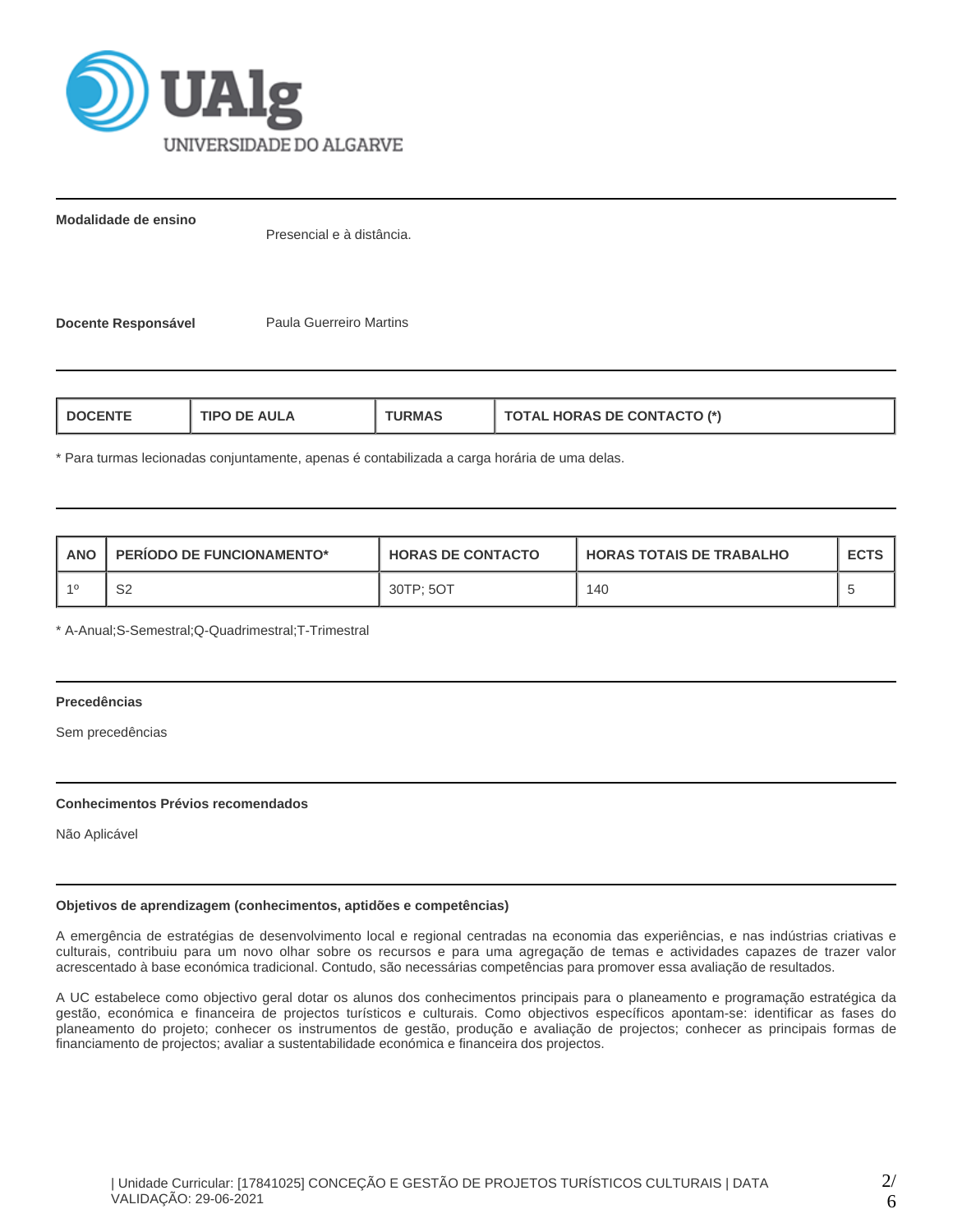

## **Conteúdos programáticos**

- 1. A conceção do projeto
- 2. O planeamento do projeto
- 3. Desenvolvimento do projecto/ Business Plan
- 4. Monitorização e avaliação

#### **Metodologias de ensino (avaliação incluída)**

As Metodologias de ensino centrar-se-ão na apresentação e discussão activa de projectos em curso, no contexto do turismo e da cultura com a presença de convidados em aula; Orientação tutorial.

#### **Avaliação da UC** :

- Componente de Avaliação por Frequência CAF (100%)
- Avaliação da CAF: Trabalho de grupo escrito com apresentação oral (100%)
- O estudante tem de cumprir com o dever de assiduidade não podendo faltar a mais de 25% das horas de contacto previstas.
- Dispensa de exame: CAF>= 10 valores

- Na época de exame normal, de recurso, especial de conclusão do curso ou melhoria de classificação, o resultado do exame corresponde a 100% da nota da UC.

# **Bibliografia principal**

Barros, C. (2007) Avaliação Financeira de Projetos de Investimento. Lisboa: Ed. Escolar.

Cebola, A. (2011) Projetos de Investimento de PME - elaboração e análise. Lisboa: Ed.Sílabo.

Costa, C. e Buhalis, D. (2006) Tourism business frontiers: consumers, products and industry. Oxford: Butterworth-Heinemann.

Gatti, S. (2008) Project Finance in Theory and Practice: Designing, Structuring, and Financing Private and Public Projects. S.D.: Academic Press.

Knieling, J., & Othengrafen, F. (2009) Planning Cultures in Europe: Decoding Cultural Phenomena in Urban and Regional Planning .Farnham: Ashgate.

Mazzucato, M. (2014) The Entrepreneurial State, Anthem Press.

Richards, G. e Wilson, J. (2006) Developing creativity in tourist experiences: A solution to the serial reproduction of culture?, Tourism Management, (27), pp.1209-1223.

World Tourism Organization (2018), Tourism and Culture Synergies, UNWTO, Madrid, DOI: <https://doi.org/10.18111/9789284418978>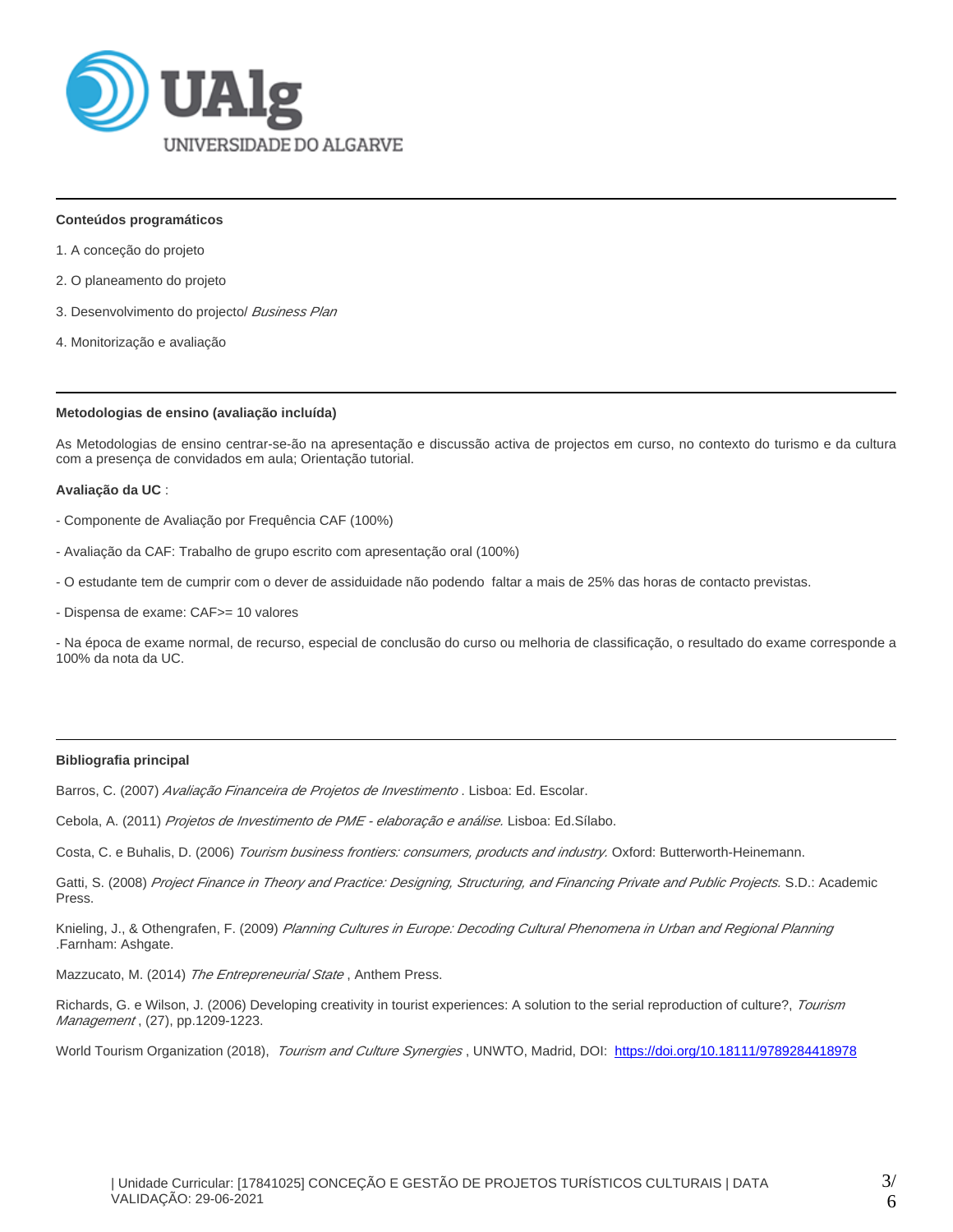

| <b>Academic Year</b>                                                                                   | 2021-22                                                |  |  |  |  |  |  |
|--------------------------------------------------------------------------------------------------------|--------------------------------------------------------|--|--|--|--|--|--|
| <b>Course unit</b>                                                                                     | DESIGN AND MANAGEMENT OF CULTURAL TOURISM PROJECTS     |  |  |  |  |  |  |
| <b>Courses</b>                                                                                         | <b>TOURISM</b><br>BRANCH TOURISM, CULTURE AND HERITAGE |  |  |  |  |  |  |
| <b>Faculty / School</b>                                                                                | SCHOOL OF MANAGEMENT, HOSPITALITY AND TOURISM          |  |  |  |  |  |  |
| <b>Main Scientific Area</b>                                                                            |                                                        |  |  |  |  |  |  |
| Acronym                                                                                                |                                                        |  |  |  |  |  |  |
| <b>CNAEF</b> code (3 digits)                                                                           | 312                                                    |  |  |  |  |  |  |
| <b>Contribution to Sustainable</b><br><b>Development Goals - SGD</b><br>(Designate up to 3 objectives) | 4, 8                                                   |  |  |  |  |  |  |
| Language of instruction                                                                                | Portuguese                                             |  |  |  |  |  |  |
| <b>Teaching/Learning modality</b>                                                                      | Classroom-based and distance learning.                 |  |  |  |  |  |  |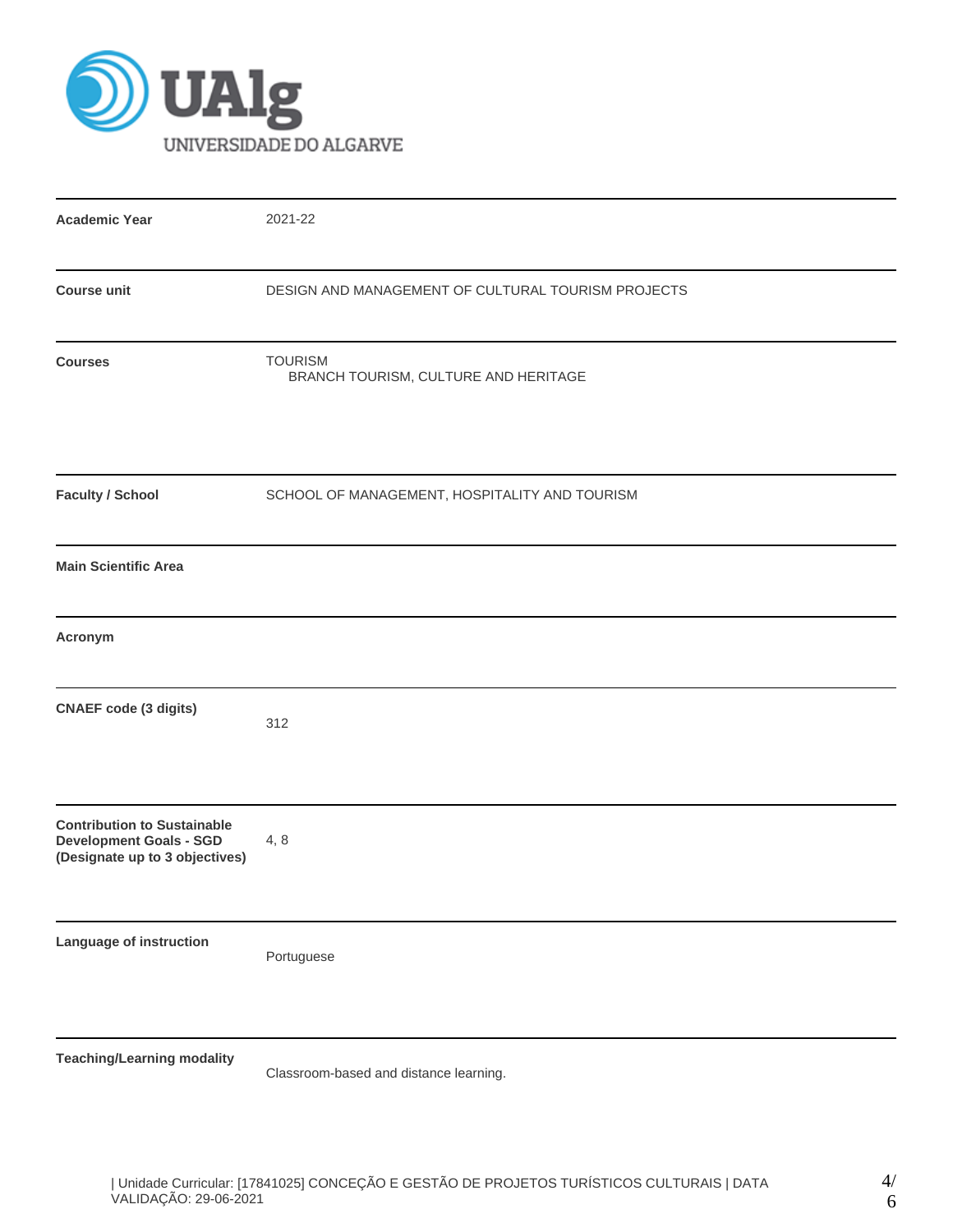

**Coordinating teacher** Paula Guerreiro Martins

| stan<br>. uuung | vpe' | . | ours |
|-----------------|------|---|------|
|-----------------|------|---|------|

\* For classes taught jointly, it is only accounted the workload of one.

| <b>Contact hours</b> |     |    |    |   |    |     |    | `otal                                                                                                                                                                                                                                        |
|----------------------|-----|----|----|---|----|-----|----|----------------------------------------------------------------------------------------------------------------------------------------------------------------------------------------------------------------------------------------------|
|                      | II3 | ΙЮ | ΙЮ | Ш | IЮ | 115 | ΙЮ | $\Delta($<br>$T$ . The contrast $TD$ . The contrast contrast of $D$ is $D$ and $D$ and the contrast $T$ $D$ . The HMA and $D$ $D$ $D$ and $D$ $T$ is $D$ $T$ is $D$ $T$ is $D$ $T$ is $D$ $T$ is $D$ $T$ is $D$ $T$ is $D$ $T$ is $D$ is $D$ |

T - Theoretical; TP - Theoretical and practical ; PL - Practical and laboratorial; TC - Field Work; S - Seminar; E - Training; OT - Tutorial; O - Other

#### **Pre-requisites**

no pre-requisites

## **Prior knowledge and skills**

N.A.

# **The students intended learning outcomes (knowledge, skills and competences)**

Society determined the search for new development strategies and higher education has a responsibility to inform and help. New dynamics require integrative management approaches different types of factors and dimensions. The products are today experiences where they combine activities, emotions, equipment and resources. It is hoped the proposed syllabus provide students:

- basic conditions for the development of new projects in the areas of culture and relationship with tourism.

-Understand the importance of culture and heritage as strategic resources for tourist destinations.

-Recognize the main phases of a tourist and cultural management project.

-Identify resources, assess their potential for development, meet the necessary legal framework, identify partners, seek sources of financing and to assess the economic and financial viability of the project.

-Promote enterprising and innovative projects in relation with culture and tourism.